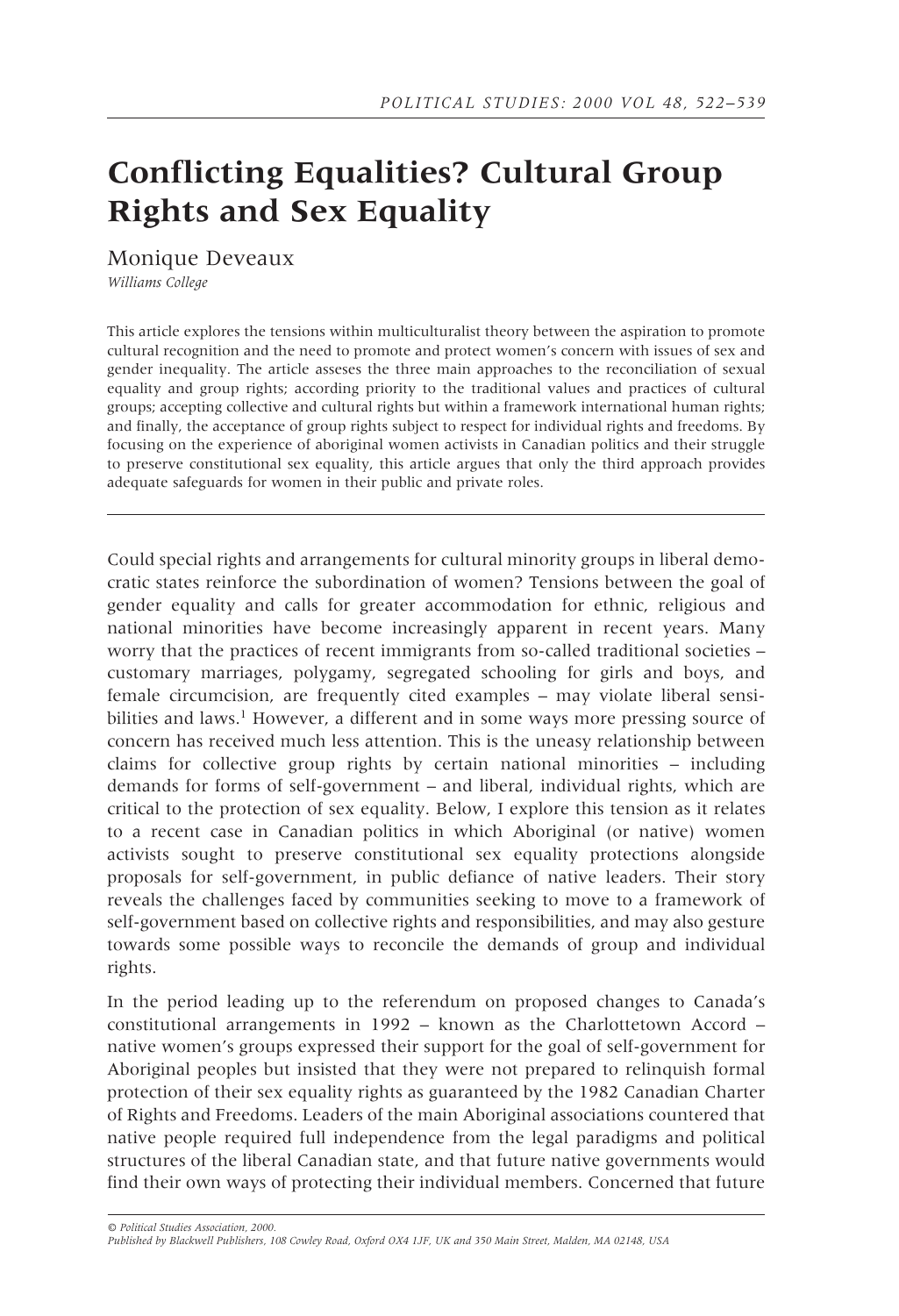Aboriginal group rights might not adequately protect them, native women demanded that their leaders and politicians negotiating the constitutional settlement take steps to secure their sex equality rights.

Focusing on the tensions between individual sex equality rights and cultural group rights as evinced by the Canadian case, I discuss three normative approaches to this problem which, while by no means exhaustive, correspond roughly to the positions articulated by native peoples during the 1992 constitutional dispute. One perspective calls for a return to traditional values and social arrangements and insists that collective, cultural rights provide the best framework for securing balance and harmony within native communities. A second approach also endorses claims for collective, cultural rights and treats the individual rights framework of liberal democracies with suspicion, but accepts international human rights as morally binding on all governments. A third view concedes the legitimacy of collective rights for certain national minorities (such as Aboriginal peoples) but attaches the proviso that self-governing groups must also respect comprehensive individual rights and freedoms, such as those guaranteed by the constitutions of many liberal democracies. Only this third approach, I suggest, gives adequate attention to the need for safeguards and protections that apply to women in both their public and private lives.

## **Gender Equality and Multiculturalism: Three Conflicts in One?**

The fear that special rights and provisions for cultural minorities could jeopardize sex equality rights encompasses different concerns, not all of which apply to the case of national minorities. These issues are often unhelpfully collapsed together in discussions about the consequences of accommodating cultural minorities, making it difficult to conceive of calibrated solutions to distinct problems. It is worth taking up some of these concerns briefly here, if only to disambiguate them from the specific gender justice issues facing certain national minorities in general, and Aboriginal peoples in Canada in particular.

One commonly voiced concern is that cultural minorities may seek to preserve customary gender roles and social arrangements that restrict or subordinate female members. While liberal citizens might be willing to overlook traditional sex roles and social arrangements, presumably many would be reluctant to endorse explicit state protection (much less financial support) for practices deemed to institutionalize women's inequality. Some examples of the latter include sex-segregated, traditional religious schooling that specifically restricts the education of girls; customary (or arranged) marriages, as well as polygamous marriages; and customs preventing women from working outside the home or from taking up other public roles. Traditional initiation practices, notably female genital mutilation (FGM) – common among immigrants from many parts of Africa and the Middle East – are a further source of concern.

Liberal feminists have suggested that cultural controls such as these are primarily targeted at girls and women. Susan Okin, for instance, has recently cautioned defenders of multicultural rights that 'most cultures have as one of their principal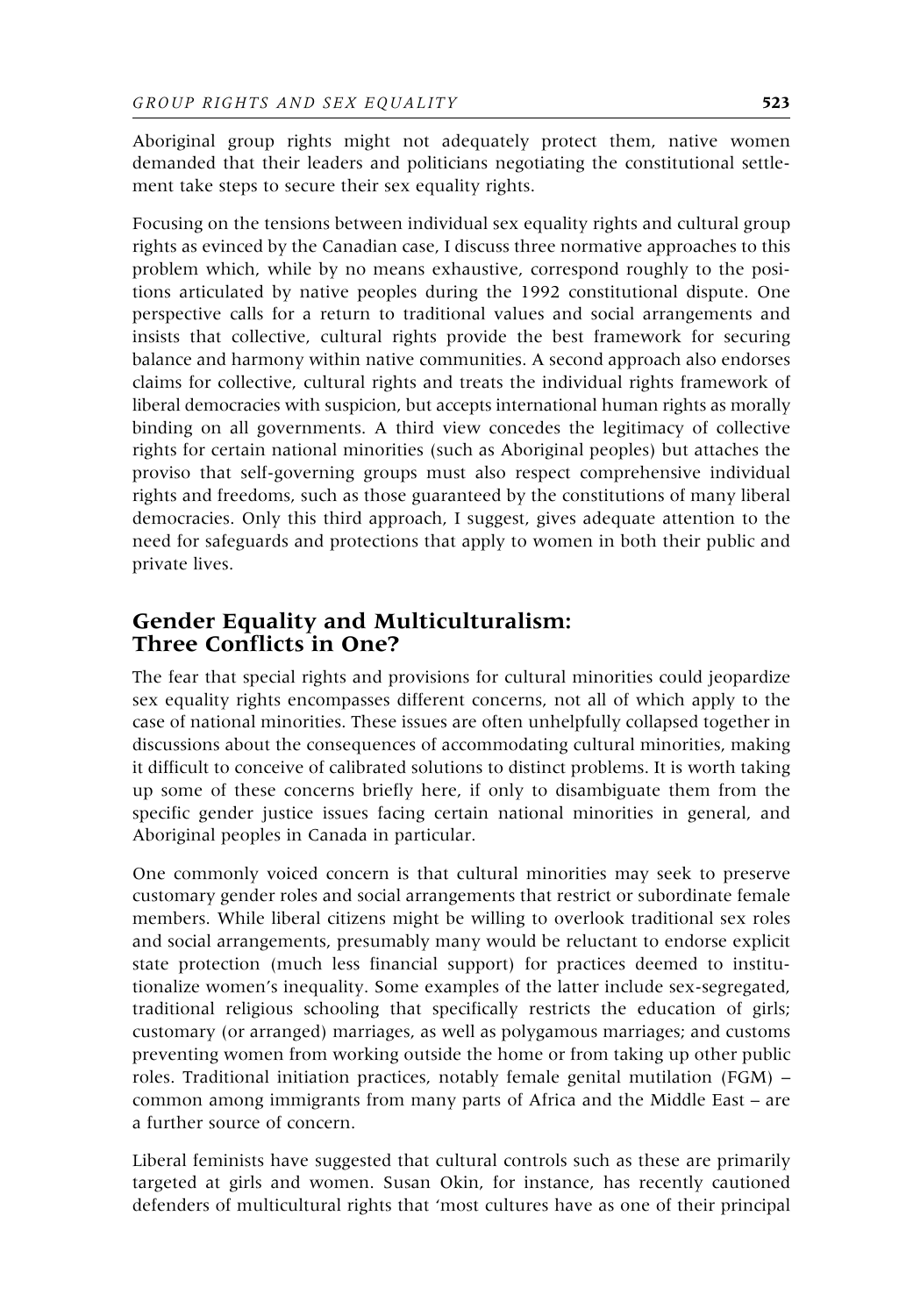aims the control of women by men' (Okin 1997, p. 26). When limits are imposed on the educational, social, and economic opportunities of girls and women, so say liberal feminists, they are effectively prevented from acquiring the capacities, selfesteem, and resources necessary to resist pervasive inequalities and injustices in their communities, much less to lead lives of their own choosing. The response to demands for special cultural rights by feminists such as Okin has been to argue that liberal democratic states should ultimately restrict those customs and arrangements that conflict with basic liberal commitments to norms of individual autonomy and equality. Will Kymlicka also articulates this view with his suggestion that 'liberals can accept external protections which promote justice between groups, but must reject internal restrictions which reduce freedom within groups' – including, he adds, the freedom of girls and women (Kymlicka, 1997, pp. 29–30; and 1995, pp. 34–48). Other liberal thinkers, however, have stopped short of insisting that cultural minorities must embrace liberal conceptions of equality of the sexes within the private or domestic realm, fearing that this denies legitimate and perhaps innocuous differences in groups' beliefs and ways of life. Joseph Carens (1990, p. 239) asserts that 'a commitment to pluralism will require us to respect cultural differences between the sexes that emerge from the internal culture of a group'. Bhikhu Parekh (1996, p. 262) cautions that any outright sanctions on cultural practices should be preceded by concrete, respectful dialogue with the minority group whose customs offend, and that critical debate within such communities should also be encouraged. Whether and to what extent liberal societies can accommodate cultural groups whose norms and arrangements mandate starkly different roles for men and women, or which accord women members less respect and fewer life choices, is a matter that political theorists will no doubt be debating for some time to come.

A second way in which special accommodation of cultural minorities may conflict with the goal of gender equality concerns the introduction of cultural explanations in criminal law cases in some states. While no legal jurisdiction formally permits such strategies, defense attorneys and judges in the USA and Australia have pointed to what they perceive as mitigating cultural circumstances in order to suspend or reduce the sentences of minority citizens convicted of criminal offenses. Cultural arguments have pointed, for example, to the importance of avenging dishonor and infidelity in immigrants' home societies and the prevalence and alleged acceptability of male violence and rape in some cultures. Some cases in which cultural factors were crucial to the legal defense of the accused include that of a Chinese immigrant in the Bronx, New York, who readily admitted to murdering his allegedly unfaithful wife in 1988, and whose defense and subsequent acquittal hinged on the public shame associated with female adultery in Chinese society; that of an Australian judge who cited the prevalence and acceptability of violence, alcoholism, and promiscuity in Aborigine communities in handing down a suspended sentence to a man convicted of raping and assaulting an Aboriginal woman; and the 1981 rape trial in Los Angeles of an African American man, whose unsuccessful defense invoked cultural arguments about allegedly typical Black (aggressive) social behavior (Maguigan, 1995; Lambelet Coleman, 1996; Volpp, 1996). As these examples suggest, it is difficult to know when a 'cultural' legal defense helps to illuminate the social and cultural context in which a criminal act took place and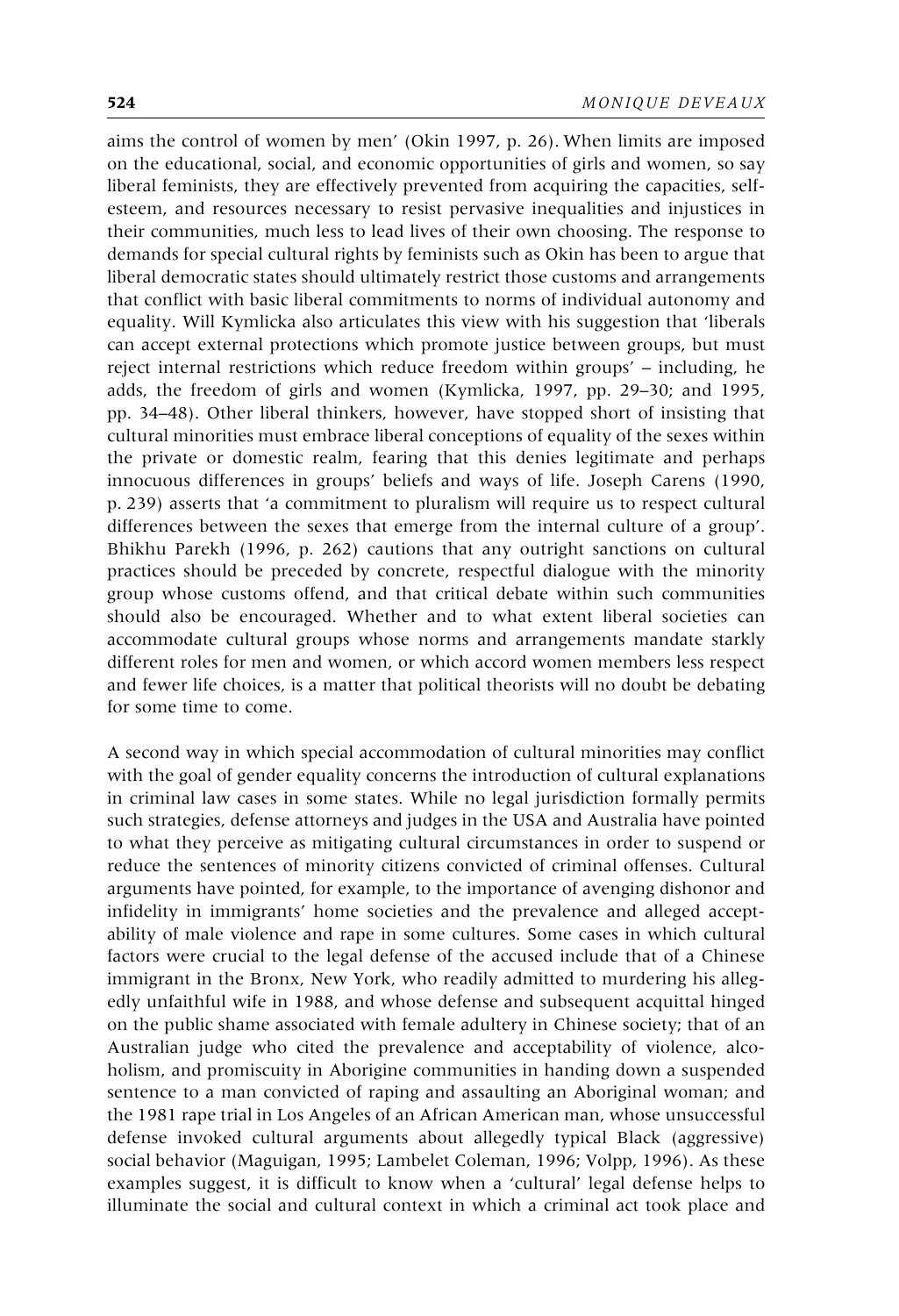when it simply invokes stereotypes and assumptions which rationalize sexual subordination. While women accused of crimes have also appealed to their traditional cultures, the majority of cases in which such explanations have been employed in order to exculpate or reduce the sentences of those accused have involved men charged with the assault, rape, or murder of women, frequently their wives. This trend, and the propensity for distorting reports of the social acceptability of abusive behavior in certain communities, has led some feminist legal scholars to caution against the admittance of cultural explanations in criminal cases.

Neither of these two kinds of conflict between gender equality and special accommodation for cultural minorities accurately captures the central concerns at stake in the case of national minorities seeking self-determination. Instead, a third kind of dilemma is present here: the tension between the cultural, collective rights required for self-government and the desire by women in the collective to preserve their sex equality rights as protected by individual rights legislation. Native women in Canada, as I shall show below, sought gender equality protections because they feared that newly self-governing native communities might actively seek to discriminate against women, for reasons that will shortly become clear. Yet far from rejecting the norms, values and beliefs of traditional Aboriginal society, native women emphasized that the discrimination they most feared was rooted in specifically *contemporary* forms of inequality and oppression within native society. At the same time, native women cautioned that hasty attempts to return to customary values and forms of social and political organization might have the effect of reinforcing existing sex discrimination and oppression.<sup>1</sup>

## **Collective Rights and Sex Equality: Aboriginal Canadians**

Canada's Aboriginal peoples comprise a diverse population of native Indians (known as 'First Nations' peoples), Métis, and Inuit across the country, with different languages, customs, values and forms of governance. Native or First Nations peoples are especially diverse in this respect, encompassing diverse nations with distinct identities and ancestries. First Nations members are further differentiated by region and by whether they live on or off Indian reserves. Despite their diversity, Aboriginal peoples in Canada have long been unified in their quest for formal, constitutional recognition of their intrinsic right to self-government. While self-government could take many forms, constitutional recognition of this right would in principle accord Aboriginal communities as much political and legal autonomy as they require to govern themselves according to their own values and traditions. Nor is this an unrealistic goal in the context of recent Canadian politics, particularly since Aboriginal and treaty rights are already recognized by the state's 1982 Constitution Act (section 35 [1]). The 1992 Charlottetown Accord would have strengthened these claims, and paved the way for greater powers of selfgovernment for Aboriginal peoples as well as for the province of Québec. However, dissatisfaction with aspects of the agreement and with the political processes surrounding the accord led Canadians to vote against the proposed amendments, including a surprising majority rejection of the accord by Aboriginal peoples living on reserves.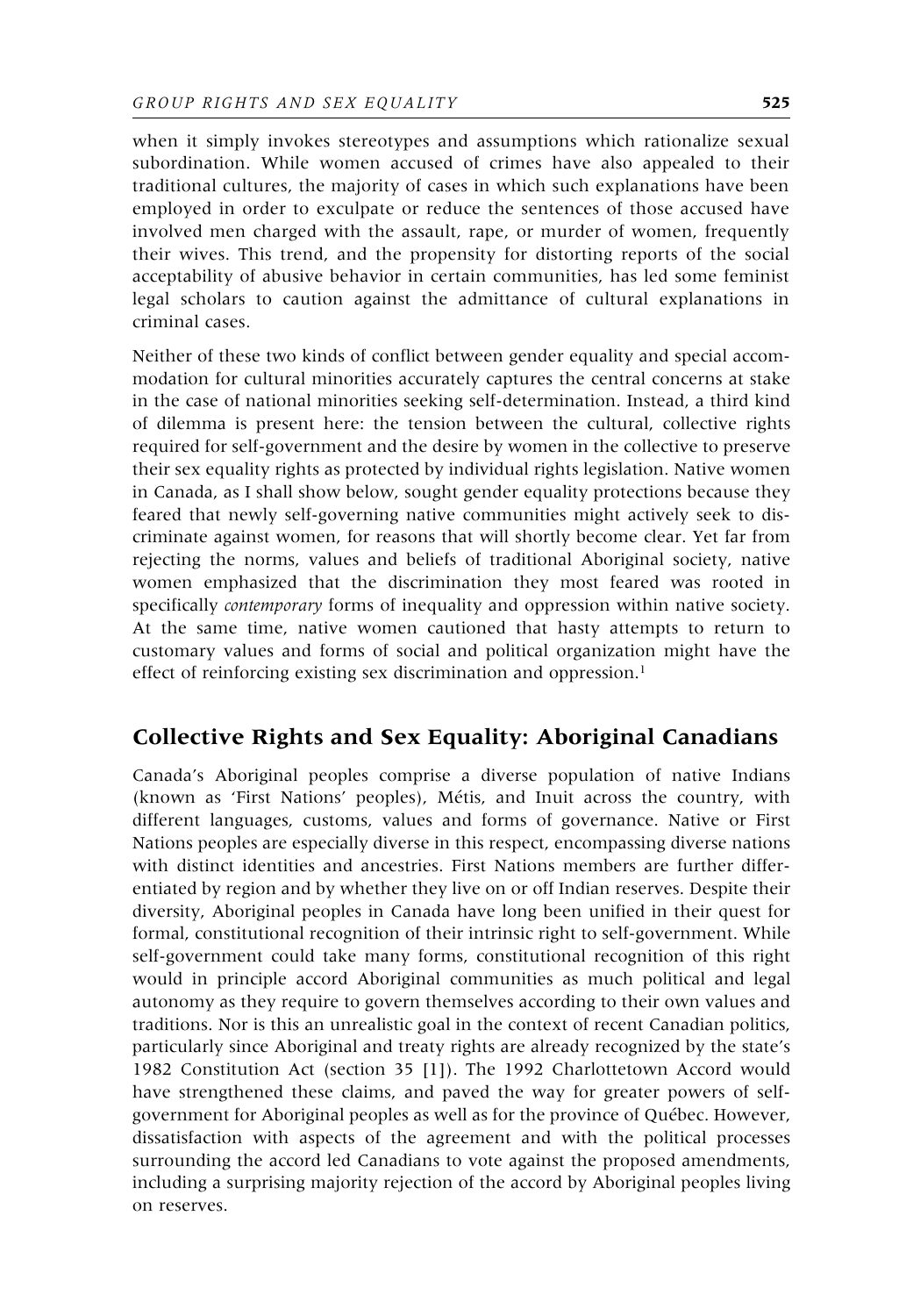Agreement amongst Aboriginal peoples in Canada on the objective of constitutional recognition of the right to self-government has frequently been accompanied by serious disagreement on the form that self-government should take and the best political means of securing it. Both the processes of constitutional negotiation and the proposals and accords pertaining to sovereignty tabled in 1992 elicited diverse responses from native peoples and leaders, with some supporting and some rejecting the proposed amendments. One critical area of dispute was the precise relationship to Canadian law which Aboriginal peoples should seek to maintain within the framework of self-government. In negotiations with federal officials, it became clear that native leaders wanted their communities to have extensive powers of self-rule unfettered by Canadian law, including the Canadian Charter of Rights and Freedoms. The main associations were in accord on this point: the Assembly of First Nations (AFN) – the largest native organization, representing status Indians across Canada – the Native Council of Canada – representing non-status Indians – the Métis National Council, and the Inuit Tapirisat of Canada, all sought reassurance that future Aboriginal governments would not be answerable to Canadian law.

The reasons for seeking independence or indeed immunity from the Charter had more to do with the perceived inappropriateness of liberal democratic norms and principles and with the genesis of the document than with any explicit desire to challenge specific individual rights.2 One of the best summaries of the central concerns of many Aboriginal leaders appeared in an article published three years after the failure of the Charlottetown Accord (Hogg and Turpel, 1995, p. 213):

Aboriginal leaders, and particularly the First Nations, leadership, have expressed reservations about the applications of the Charter to Aboriginal governments. The reasons are twofold. First, the *Charter* was developed without the involvement or consent of Aboriginal peoples and does not accord with Aboriginal culture values and traditions. Second, the *Charter* calls for an adversarial approach to the resolution of rights conflicts before Canadian courts and there is a concern that this confrontational mode will undermine Aboriginal approaches to conflict resolution … This is not to say that Aboriginal peoples have no concern for individual rights and individual security under Aboriginal governments. The concern rests more with the *Charter*'s elevation of guaranteed legal rights over unguaranteed social and economic rights, the emphasis on rights rather than responsibilities, the failure to emphasize collective rights, and the litigation model of enforcement.

The rights-based orientation of the Charter and the assumption of the superiority of an elected representative democracy are viewed by many as significantly at odds with native philosophy. As Ovide Mercredi, then Grand Chief of the AFN, wrote (Mercredi and Turpel, 1993, p. 102), 'Canada's idea of democracy is majority rule. Our idea of running governments is consensus by the people. Who is to say that Canada's principles are better than ours?' Aboriginal leaders insisted that they sought the suspension of the Charter *vis-à-vis* Aboriginal governments primarily 'to keep options open for traditional forms of government such as those based on clans, confederacy, or hereditary chiefs'.3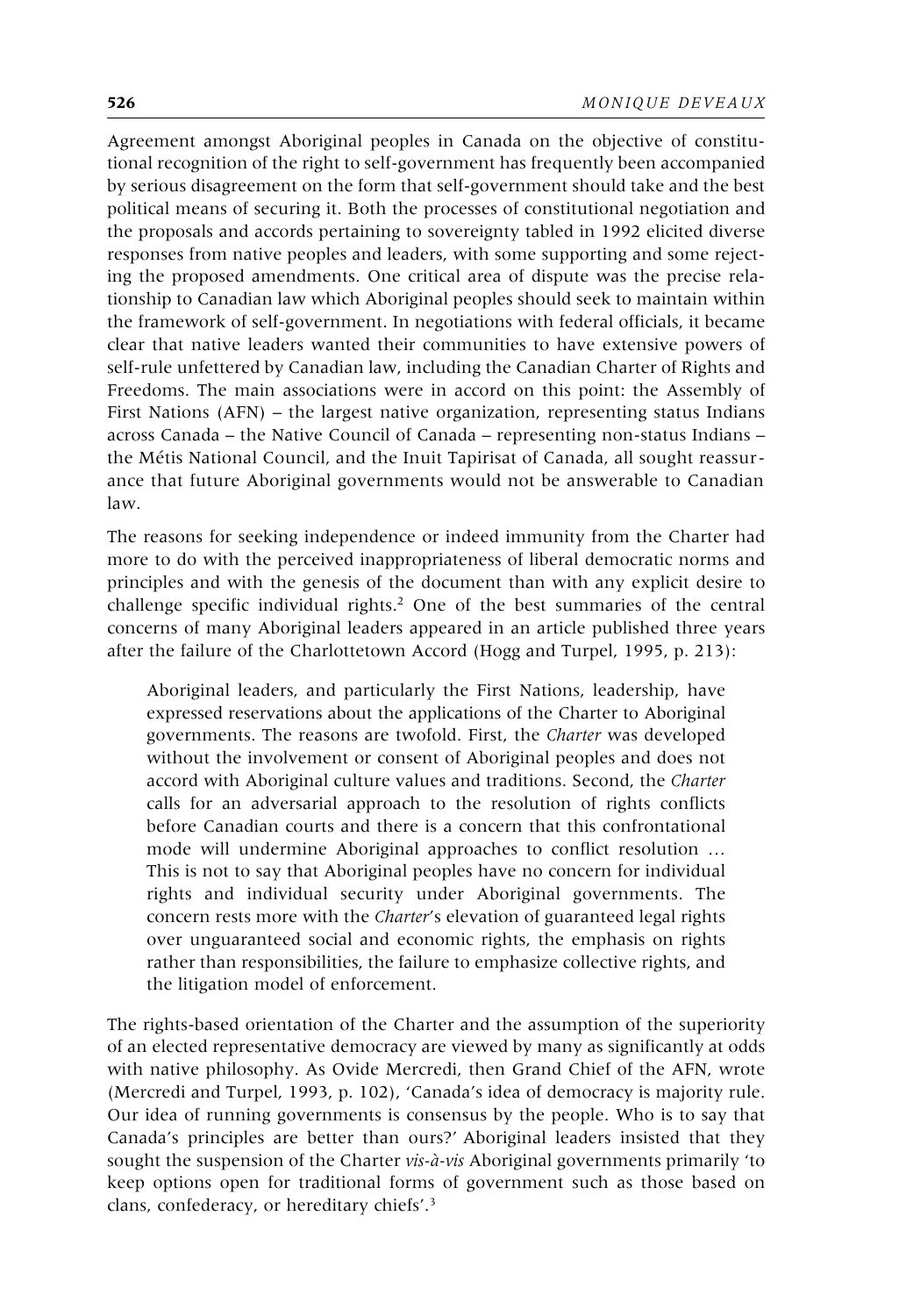It remains unclear whether the Charlottetown Accord would have given future Aboriginal governments *de facto* immunity from the Canadian Charter in the absence of a formal agreement specifying such exemption. Section 32 of the Charter states that the document is meant to apply to 'the Parliament and government of Canada' as well as all provincial governments; yet no mention is made of the applicability or inapplicability of the Charter to Aboriginal governments, as it predates the era of negotiations for native sovereignty. Some legal scholars have suggested that '[d]espite the silence of section 32 on Aboriginal governments, it is probable that a court would hold that Aboriginal governments are bound by the Charter' (Hogg and Turpel, 1995, p. 214). Predicting this, native leaders sought to include specific language in the Charlottetown Accord that promised that future Aboriginal governments would not be bound by the Charter provisions. Federal government negotiators, unwilling to grant such full exemption from the Charter, proposed a compromise solution whereby Aboriginal governments would be granted access to section 33 of the Constitution Act (known as the 'notwithstanding clause'), which the province of Québec had already successfully negotiated on the grounds of its status as a 'distinct society'. Access to this clause would effectively enable Aboriginal governments to suspend those parts of the Charter that posed obstacles to self-rule and collective rights. Native leaders agreed to this concession, and the change was duly included in the final draft of the *Consensus Report on the Constitution*, or the Charlottetown Accord.4

In striking contrast to the position of male chiefs, many Aboriginal women, particularly native or First Nations women (as opposed to Inuit and Métis women) feared losing existing protections of their sex equality rights as guaranteed by federal Canadian law, specifically by the Charter.<sup>5</sup> They expressed concern that Aboriginal governments might decide to suspend precisely those sections of the constitution designed to protect women's equality rights in order to override a controversial piece of legislation known as Bill C-31, which was opposed by many native leaders. Passed in 1985, Bill C-31 overturned a discriminatory provision in the Indian Act responsible for disenfranchising tens of thousands of native or First Nations women (and their children), who routinely forfeited their Indian status if they married non-status Indian men or non-Indian men. The converse was not true of men, whose white or non-Indian wives and children automatically gained full Indian status and privileges upon marriage. Without formal Indian status, native women and their children lost their treaty rights and numerous associated benefits, such as inheritance rights and permission to reside on reserve land. The practice of removing women's Indian status as a penalty for marrying non-Indian status men was not a long-standing native tradition, but rather a function of Canada's 1869 Indian Act, which introduced a number of patriarchal conceptions and arrangements into Aboriginal communities. Nonetheless, band council leaders used this legal device to prevent women and their non-Indian status husbands and children from sharing in the resources of native communities, and were among the staunchest opponents of the legislation that finally overturned the practice in 1985. The Charter was instrumental in defending Bill C-31, which was introduced in Parliament after a disenfranchised native woman, Sandra Lovelace, successfully brought her case before the United Nations justice committee, which deemed that removing a person's Indian status was discriminatory under international law. In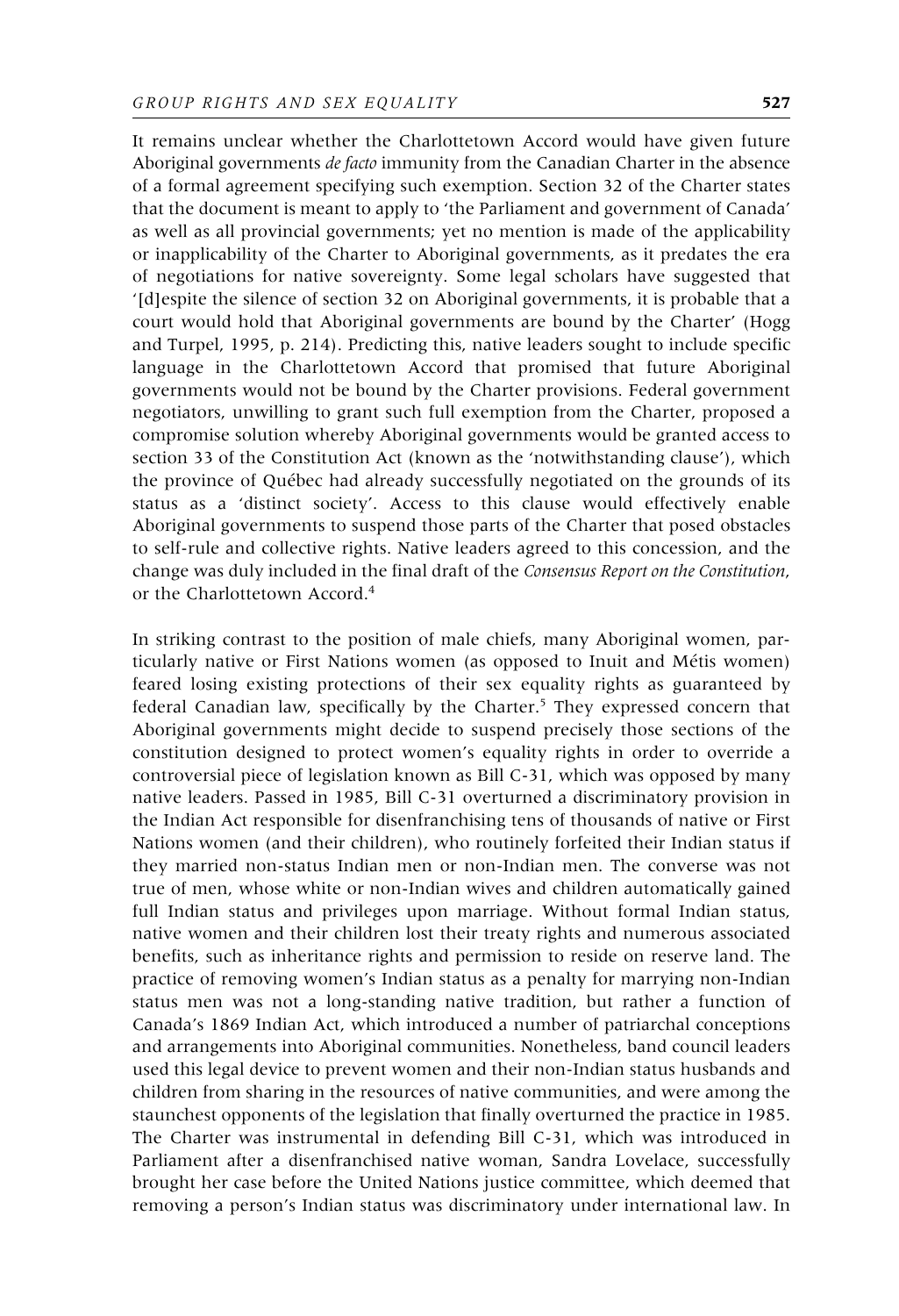the years since this decision, an estimated 57,000 persons – the vast majority women and their children – have applied to be reinstated as full status Indians, but many band councils have refused to offer these individuals land, housing, and other benefits. Some of the wealthiest bands are also the biggest offenders in this respect: oil-rich band councils in the province of Alberta have managed to resist recognizing and re-settling fewer than 2 percent of persons who obtained legal reinstatement using the 1985 amendment (Green, 1993, p. 113 and p. 115).

In light of entrenched forms of discrimination against them by leaders of their own communities, some women argued that they could not trust their local band chiefs or indeed national leaders to guarantee their sex equality rights at the local reserve level or to include such protections in proposed Aboriginal constitutions (Platiel, 1992a; Green, 1993, p. 113). The question whether the Charter should continue to apply to self-governing native communities thus sparked a much-publicized rift between some native women's groups and mainstream Aboriginal bodies, and ultimately may have served to erode support for the Charlottetown Accord. In locking horns with the main Aboriginal associations over the issue of protections for women, native women's groups brought into sharp relief some tensions between cultural, collective rights and individual sex equality rights. As the president of the Native Women's Association of Canada (NWAC), the group leading the fight for equality protections, commented (Stacey-Moore, 1991, p. 7):

Our Aboriginal leadership does not favour the application of the Canadian Charter of Rights and Freedoms to self-government. The opinion is widely held that the Charter is in conflict with our notions of sovereignty, and further that the rights of Aboriginal citizens within their communities must be determined at the community level. As women, we can look at nations around the world which have placed collective and cultural rights ahead of women's sexual equality rights. Some nations have found that sexual equality interferes with tradition, custom and history. There are many, many nations around the world which have refused to implement United Nations guarantees of sexual equality … Canada cannot exempt itself.

Suggestions by mainstream Aboriginal leaders that the Charter was merely a remnant of Canada's colonial relationship with native peoples and stood in conflict with the values and practices of traditional self-government were met with skeptical responses by native women's lobbyists, who demanded a serious review of the Charter issue. Led by NWAC – representing Indian or First Nations women – and supported by several provincial native women's groups and the newly formed National Métis Women of Canada, Aboriginal women pressed for assurances that their equality rights would be guaranteed in any constitutional settlement pertaining to Aboriginal self-government. Since the Charlottetown Accord seemed initially likely to succeed – it was, after all, supported by the main native organizations – NWAC argued that the accord should require future Aboriginal governments to be bound by the Charter. The group also demanded a place at the constitutional negotiating table for a representative of native women, so that women's perspectives could be heard. Not all who spoke out insisted on permanent Charter protection: some women left open the possibility that eventually adequate sex equality protections might be included in Aboriginal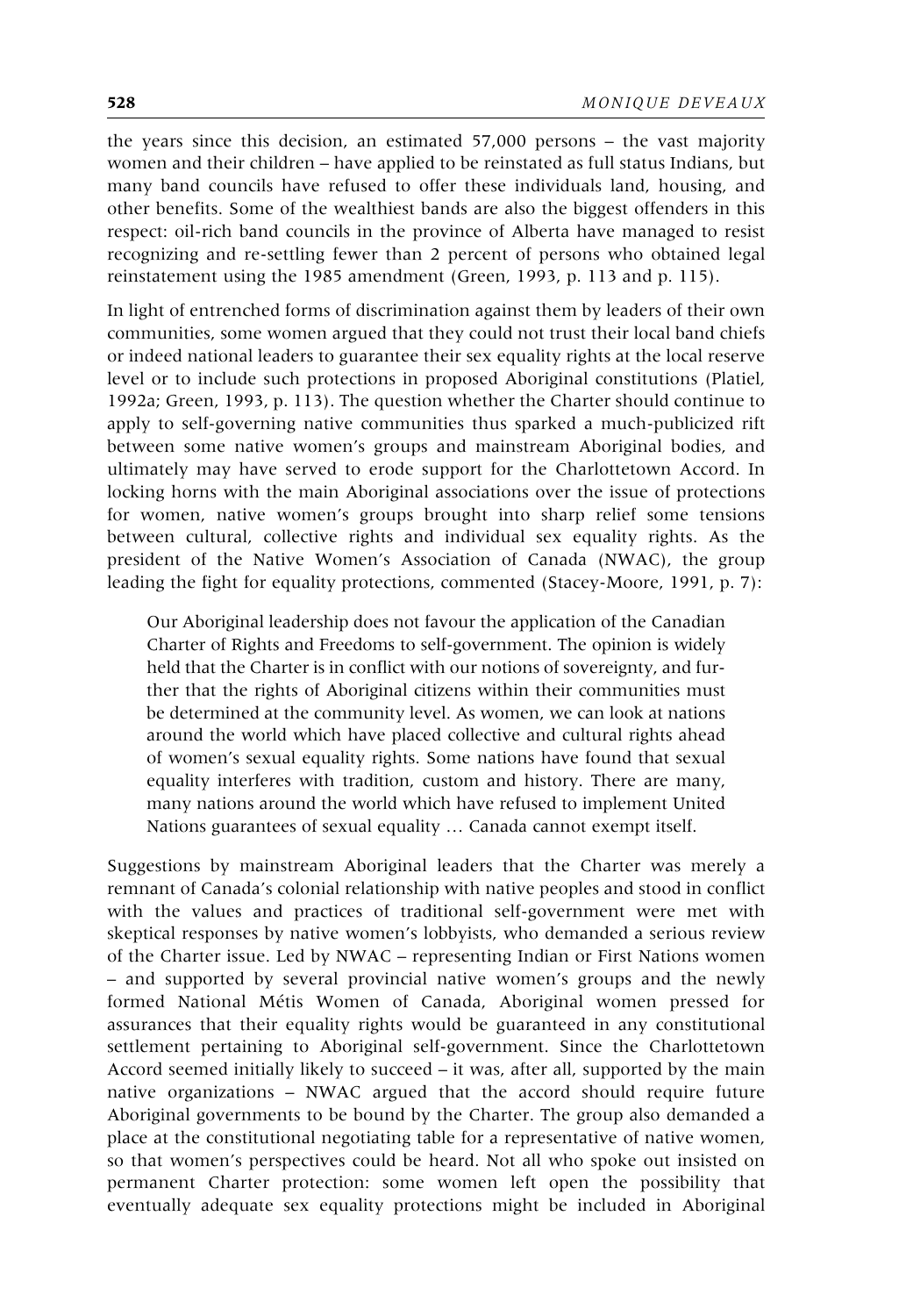constitutions, and even proposed an Aboriginal Charter of Rights. However, NWAC leaders, recognizing that Aboriginal governments could overturn or eliminate sex equality guarantees in their own constitutions with relative ease – in contrast to the constitutional amendments required to alter the Canadian Charter – argued for irreversible Charter protection (Platiel , 1992b).

In defending the continued application of the Charter, NWAC cited ongoing discrimination against native women by Indian band councils and the political quietude of national Aboriginal chiefs on sex equality issues as ample justification for their mistrust of the 'wait and see' approach urged by native leaders. As women who had themselves been reinstated to Indian status by Bill C-31, it is unsurprising that NWAC leaders were reluctant to trust that women's equality rights would be safeguarded by Aboriginal governments in the absence of federal laws requiring them to do so. Moreover, some band councils readily admitted that they were looking for legal ways to override Bill C-31 and so disenfranchise recently reinstated persons of their Indian status, as well as forestalling future claims for reinstatement (Green, 1993, p. 115). Another reason many native women were skeptical of assurances that their equality rights would be respected in the context of self-government was that the dramatic increase in violence and sexual abuse in their communities had not been given the serious attention by native leaders that women felt it urgently required. Reports of rates of domestic assault against native women living on and off First Nations reserves that were several times the rate for non-Aboriginal women began to emerge the early 1980s, and the lack of a sustained, institutional response by band councils angered and alienated many women from mainstream native politics.<sup>6</sup> While not necessarily seeking a constitutional solution to the problem of violence, many native women viewed their leaders' poor track record on this issue as further reason to worry that access to the override section of the Charter for Aboriginal governments could mean a setback for women's equality rights. In consultations with members of the Royal Commission on Aboriginal Peoples – announced amidst the ashes of the defeated Charlottetown Accord – native women spoke of male leaders urging them not to discuss publicly with commissioners their communities' problems of domestic violence, alcoholism and sexual abuse, in part because of fears that this would detract from critical negotiations on questions of self-government. Commissioners meeting *in camera* with native women across the country were told of pressure tactics employed by band council leaders and chiefs to dissuade women from speaking out.7

A further reason for concern about Charter exemption for Aboriginal governments concerned the male-dominated character of the main native organizations, which groups like NWAC felt had the effect of blocking serious discussion of issues of sexual equality (and sexual violence). In connection with this concern, a pivotal part of NWAC's strategy was the group's launching of a legal challenge in the Federal Court of Canada in January 1992. To punctuate their opposition to the proposed exemption of Aboriginal communities and governments from the Charter to publicize the unwillingness of national native organizations to listen their concerns, NWAC representatives charged that federal agencies had failed to fund their association and other national Aboriginal women's groups while funding mainstream,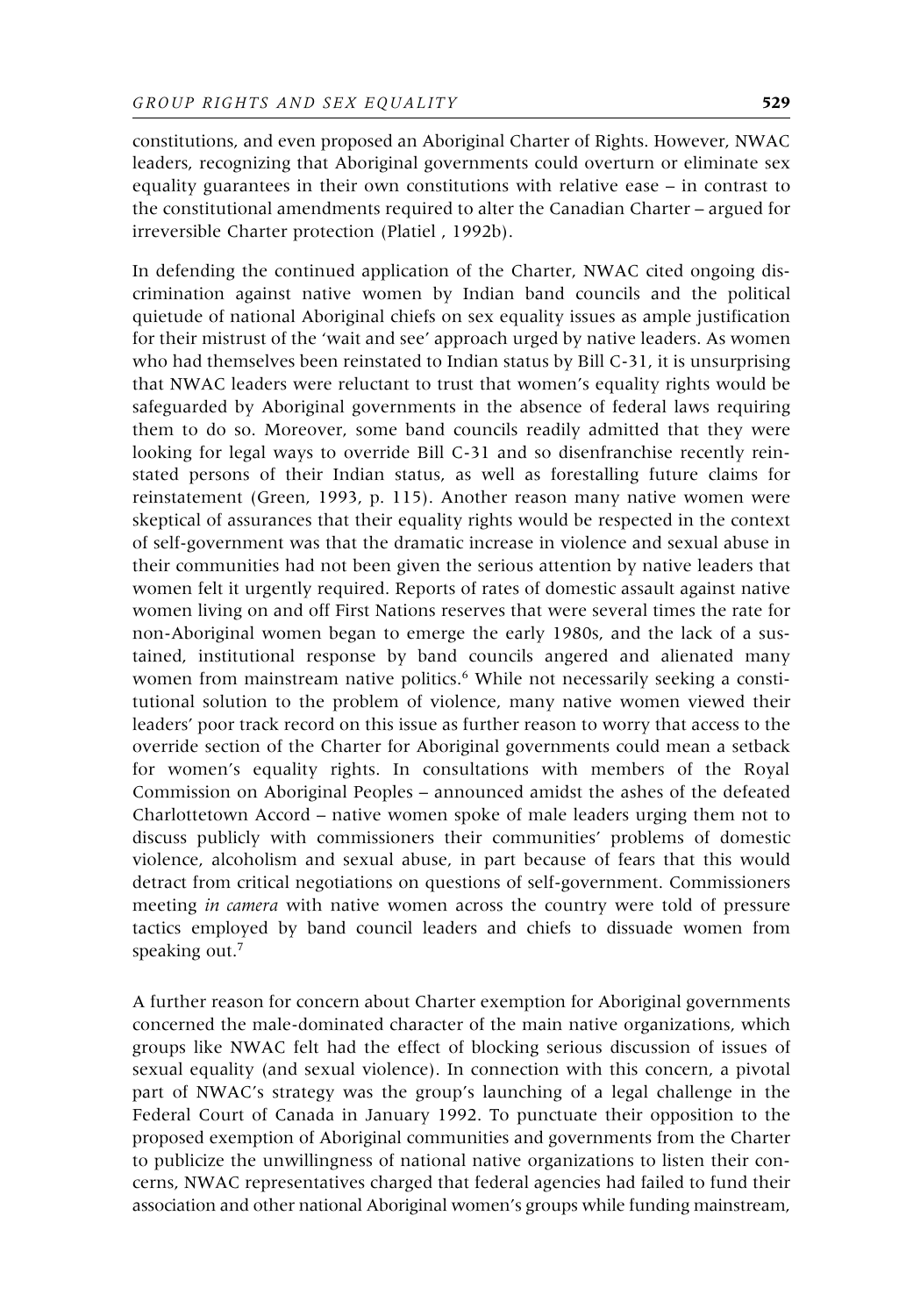male-dominated groups. NWAC claimed that the discrepancy in support for native associations prevented their dissenting views from being heard, especially on the Charter issue.8 On the eve of major political talks with Aboriginal leaders and provincial premiers on Canada's future, NWAC also sought formal participant status at the constitutional negotiating table. At the trial level, NWAC's case failed (in March 1992): the judge rejected the association's charges that government funding of the main native associations and denial of equal financial support to native women's groups compromised their freedom of speech or constituted sex discrimination.<sup>9</sup> However, NWAC appealed to the Federal Court of Appeals, which ruled in August 1992 that native women's rights of political participation were negatively impacted by unfair government funding practices.10 Despite their initial moral victory, NWAC spokeswomen did not succeed in getting invited to the constitutional talks along with other Aboriginal leaders, because the issue of participation was deemed outside the court's power. The implications of the continued exclusion of women's groups from constitutional negotiations were far-reaching: the draft Charlottetown Accord barely made mention of native women's concerns, stating that 'the issue of gender equality should be on the agenda of the first First Minister's Conference on Aboriginal Constitutional matters', and granted future Aboriginal governments access to the controversial 'notwithstanding clause' (section  $33$ ).<sup>11</sup> Ironically, native women's demand to be included in constitutional talks was eventually heeded, albeit several months after the defeat of the Charlottetown Accord: in early 1993, NWAC was finally invited to participate in talks at an intergovernmental conference on constitutional issues.

Native women were by no means unanimous in their call for formal constitutional protection of their individual equality rights by means of the Charter, and disagreement continues today (Delacourt, 1992). Chief Wendy Grant, vice-chief of the Assembly of First Nations at the time of the original dispute, spoke out against NWAC's position and argued in favor of Aboriginal self-government free from the constraints of Canadian law. Like other native leaders, Grant characterized the conflict as fundamentally about different, even incommensurable legal and political systems, not about disparate commitments to women's equality: 'Your governments and laws are set up in such a way that it is a hierarchical government and – justifiably so – you've got to put protection in for the individual. But when you look at a traditional [native] government, it's the other way: the collective is the driving force and the individuals rights are enhanced and protected by the collective which looks after those individual rights'.<sup>12</sup> Some native women legal scholars, including Mary Ellen Turpel (1993), also disagreed strongly with NWAC's arguments. However, a significant number of native women went on record as supporting continued Charter protection for Aboriginal peoples precisely because they feared the erosion of women's rights. This is reflected not only in the positions taken by NWAC and provincial native women's groups, but also in the rejection (in the referendum vote) of the Charlottetown Accord by two thirds of native peoples on reserves. NWAC's position was considered sufficiently representative of native women to earn endorsement from mainstream national women's groups, including the largest and most influential organization, the National Action Committee on the Status of Women (NAC). Although NWAC and its supporters were only one of several interests opposed to the Charlottetown Accord, the publicity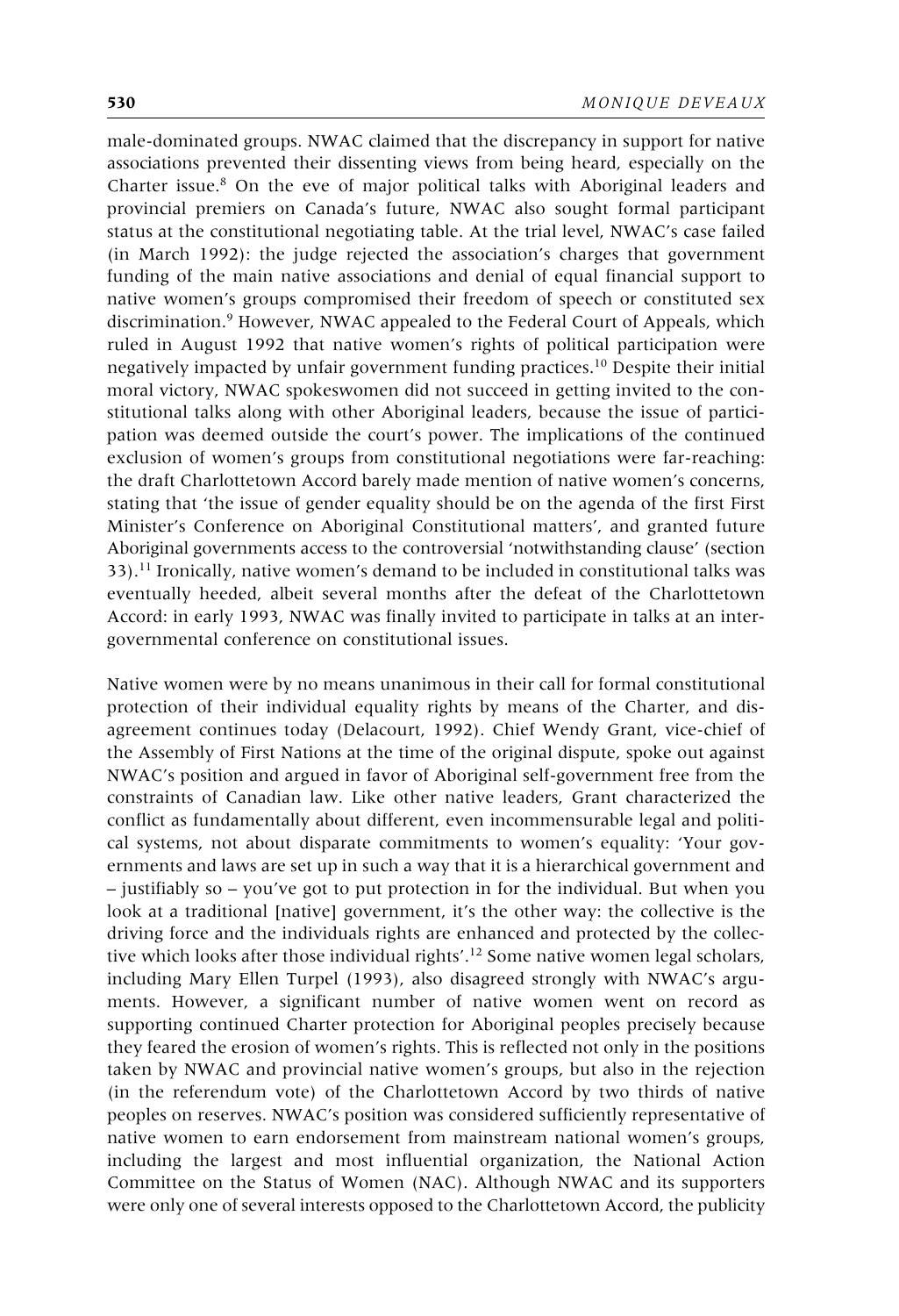surrounding this lobby's objections and the sense that it exposed a serious rift among Aboriginal associations was not insignificant to the accord's ultimate defeat.

## **The Clash Between Sex Equality Rights and Collective Rights**

To some extent, the conflict over whether the Charter should apply to future selfgoverning Aboriginal communities reflected the already strained relationship between native women's groups and organizations with more political clout, especially the AFN. The different political priorities and strategies of these associations intensified the disagreement over the Charter's relevance to native peoples. Some who watched the debate unfold suggested that NWAC's demands for guarantees for sex equality rights was mostly a manifestation of growing schism between disenfranchised, disempowered members of native communities – a disproportionate percentage of whom are women – and the male élite leadership of band councils and national associations.13

While not minimizing the significance of antagonisms within Aboriginal communities and between different native organizations, it seems undeniable that NWAC's challenge represented a more fundamental clash in political values and legal frameworks. In particular, the debate over whether the Charter should apply to future Aboriginal governments highlights two critical normative tensions which I suggest arise from competing commitments to gender equality and special arrangements for cultural minorities. The first of these dilemmas concerns conflicting interpretations and evaluations of the norm of *equality* held by women's rights advocates and cultural groups. This in turn derives in part from a second tension, namely, that between collective rights and individual rights.

Native women activists and leaders of the main Aboriginal associations disagreed and continue to disagree on both the nature of social equality and the proper political priorities as concerns the goal of equality. Native leaders perceive selfgovernment as the key equality objective, understood as the goal of securing formal recognition of First Nations, Inuit, and Métis peoples as self-determining; the political relationship to the rest of Canada which Aboriginal negotiators sought to establish in the early 1990s was expected to instantiate such equality. Individual equality and the ideal of sexual equality are viewed by some as an appropriate goal for native peoples. As native legal scholar Mary Ellen Turpel writes (1993, p. 180), 'Equality is simply not the central organizing principle in our communities. It is frequently seen by our Elders as a suspiciously selfish notion, as individualistic and alienating from others in the community. It is incongruous to apply this notion to our communities. We are committed to what would be termed a "communitarian" notion of responsibilities to our peoples, as learned through traditional teachings and our life experiences'. In response to their dissenting rank-and-file members and NWAC lobbyists, spokesmen for the AFN argued that sexual equality was a matter for native peoples themselves to work out in their own communities, altogether separate from issues of Aboriginal sovereignty. By contrast, NWAC and other native women's groups supported a broadly (but not exclusively) feminist conception of sexual equality and of the importance of legal protection for their individual rights.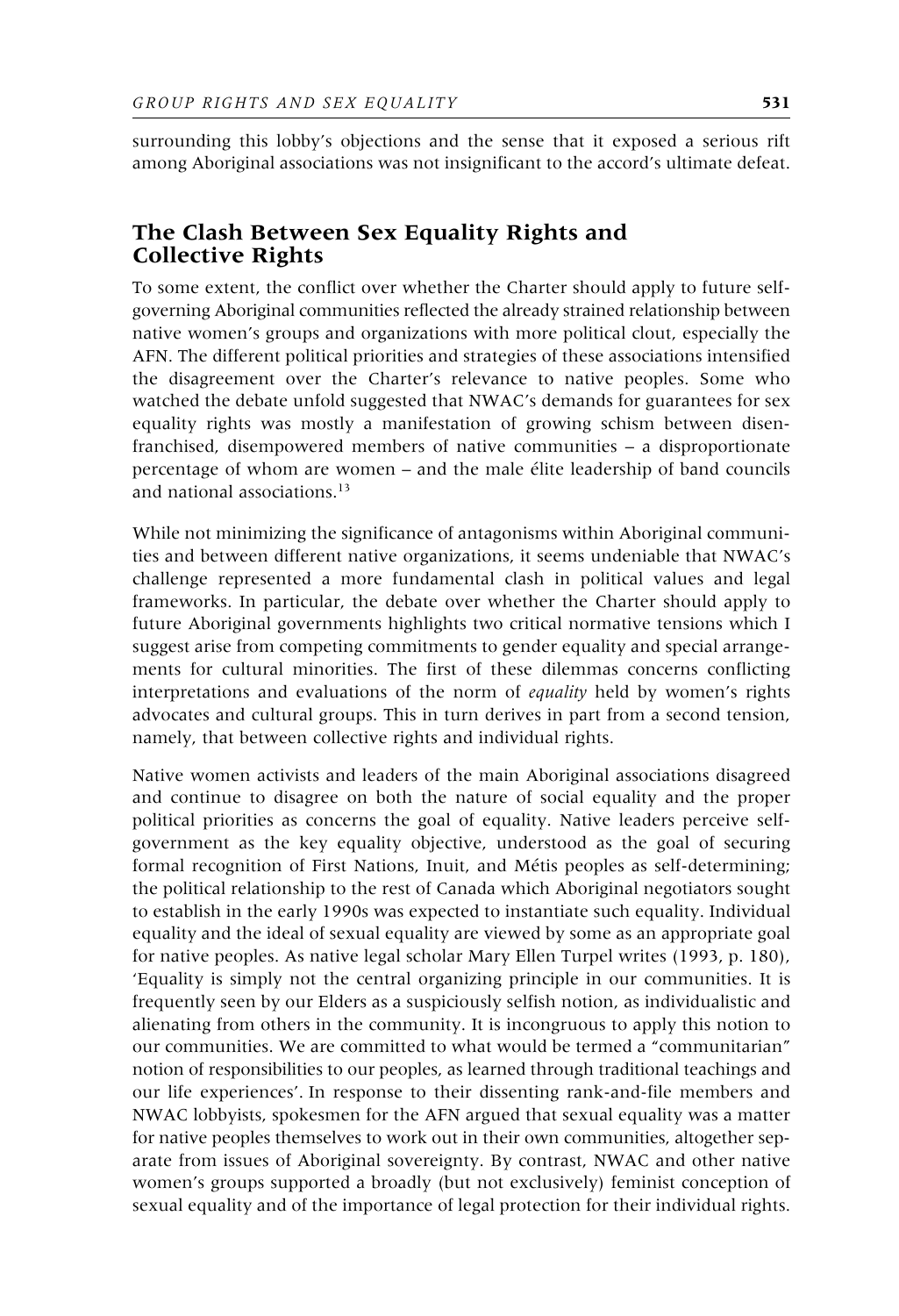The asymmetry between the account of equality advocated by many native women and that endorsed by mainstream Aboriginal associations was also a reflection of the tension between individual rights – which supply formal guarantees for women's sex equality rights – and collective rights, which form the basis of proposals for Aboriginal self-government. Collective rights are also invoked in calls for policies aimed at the preservation of cultural minorities' distinct identities, such as protective language laws, provisions for first-language education, and special dispensation for religious minorities. Native leaders and band council chiefs lost no time in characterizing the rift between their associations and native women's groups as one of clashing legal systems and political norms. Not only did they try to convey the message that traditional native social, legal and political institutions were best protected by a framework of collective rights, but some suggested that NWAC's sex equality concerns were proof of the extent to which European concepts and thinking had influenced native society. Arguing in the vein, Mercredi, then AFN Chief, stated that many native people 'challenge the Charter's interpretation of rights as weapons to be used against governments; we tend to see rights as collective responsibilities instead of individual rights – or at least see the strong link between the two'. Moreover, Mercredi argued (1993) that the legal system imposed by the Charter posed tensions with aspects of Aboriginal justice – 'it doesn't include our communal vision' – and could pose obstacles to the authority of the traditional clan system and other institutions which Aboriginal communities might seek to reintroduce.

Despite the possible perils of collective rights for native women, NWAC and its provincial counterparts were somewhat less inclined than were Aboriginal leaders to portray the disagreement over the Charter as a conflict between collective rights and individual rights, for in principle they supported both. NWAC spokeswomen did however feel they needed to respond to attempts by national leaders to characterize collective rights as the only 'authentic' form of Aboriginal rights. To this end, they emphasized the importance of formal recognition of individual and human rights, which they warned should not be eclipsed by the quest for Aboriginal sovereignty (Stacey-Moore, 1991, p. 7). Rejecting intimations by native traditionalists that individual rights and collective rights were in some sense incompatible, native women argued that explicit protection of their individual rights could and should go hand in hand with the collective rights intrinsic to Aboriginal self-government.

## **Reconciling Gender Equality and Cultural Self-Determination**

The political impasse created by disputes over the meaning of equality and the relationship between individual and collective rights was not adequately resolved during the 1992 constitutional crisis, and disagreement persists today. However, at least three different strategies for reconciling conflicting conceptions of equality and tensions between collective rights and individual rights emerged in the course of the Canadian constitutional debate. I suggest that these broadly reflect the main choices facing (autonomy-seeking) national minority communities as they grapple with the problem of how to accommodate competing commitments to sex equality and collective rights.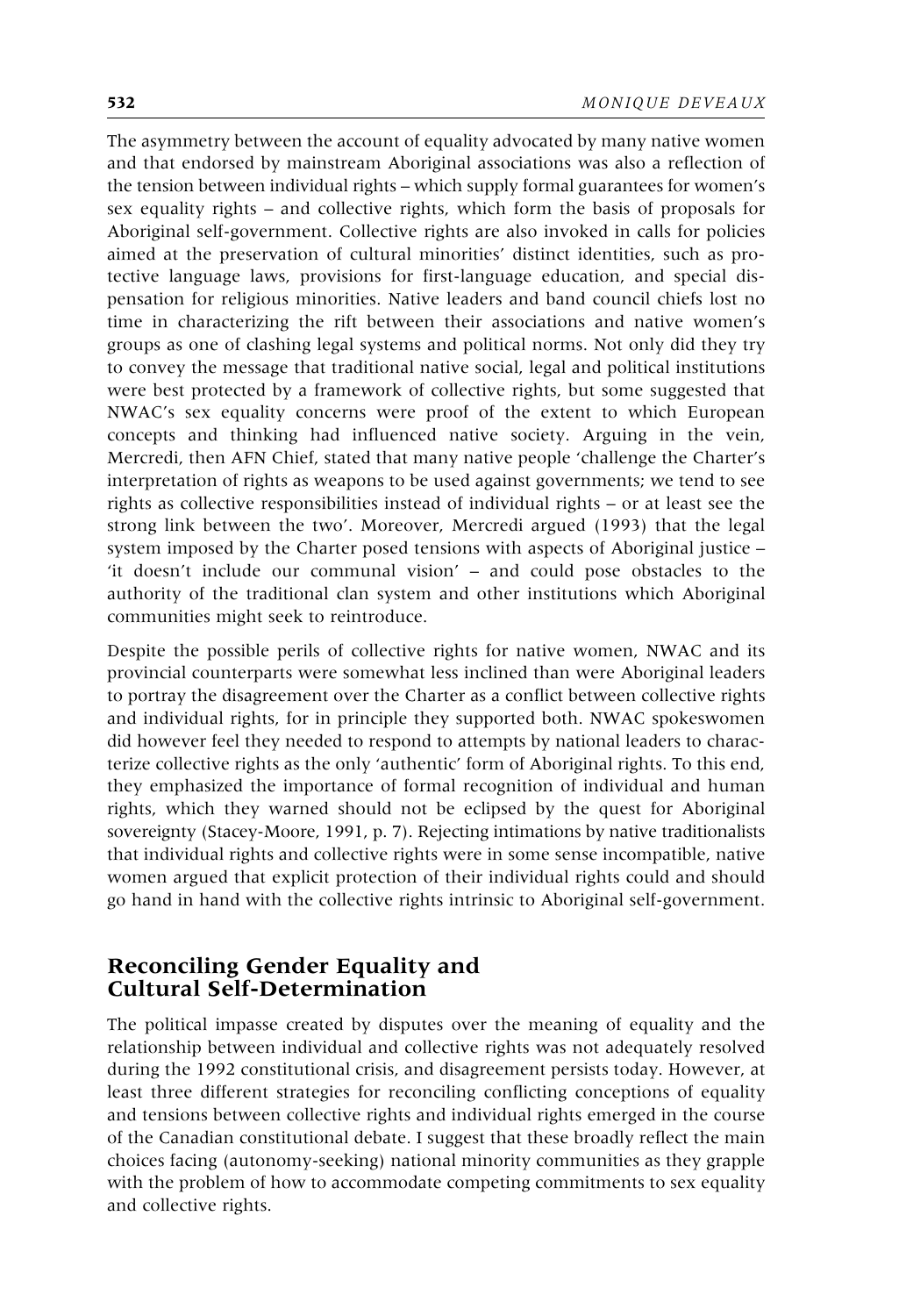## *The View from Tradition*

One initial response to NWAC's insistence on Charter protection for women's equality rights was the appeal by some native leaders to traditional Aboriginal models of family and society. In particular, some Aboriginal spokespeople invoked what is sometimes called the 'traditional Indian motherhood ideal' to suggest ways of reconciling demands for sex equality (whether internal or external to the community) with native cultural norms and social arrangements.14 Typically, proponents of this view offer reassurances that women are respected and valued in their capacities as wives and mothers, and as full members of the community; different roles, on this view, need not mean unequal ones. Moreover, customary Aboriginal family roles for men and women are thought to contribute to social harmony and the preservation of communities' traditional identities. By contrast, liberal democratic social and legal norms are seen to pose dangers to the Aboriginal peoples' aspirations for cultural self-determination. This thought was voiced by some native spokespeople during the 1992 debates, including one high-ranking woman leader, Chief Wendy Grant (then vice-president of the AFN), who commented that 'divisions between First Nations people based upon the non-native fascination with extreme individualism simply support the assimilation of our people into the non-native culture' (Platiel, 1992b). As this remark suggests, the 'view from tradition' rejects liberal notions of individual rights in favor of a reassertion of native cultural values and forms of social organization. While this approach clearly reflects native peoples' desire to direct the social, cultural and political life of their communities, it may also represent a backlash against dissenting members who demand social and political reform.

### *The Collective Rights/Human Rights Approach*

A second strategy for reconciling individual sex equality rights with cultural group rights that emerged in the course of the debate on Aboriginal sovereignty and the Charter is what we might call the 'collective rights/human rights model'. Proponents of this view support the principle of self-government based on collective cultural rights, but concede that such governments are in turn morally bound to respect the basic human rights of their members, as specified by international covenants. Since the idea that 'women's rights are human rights' is gradually becoming a key aspect of human rights discourse, some protection for women's basic rights could be expected to follow from the collective rights/human rights model. However, extensive and legally binding sex equality rights are best secured by a state's own formal constitution, rather than by international human rights covenants, which are not always easy to enforce. But since those who support the collective rights/human rights approach maintain that self-governing cultural minorities should not be answerable to liberal democratic laws and norms, this model provides little assurance that female members will enjoy comprehensive equality protections.

During the 1992 constitutional negotiations, many heads of the main Aboriginal associations and band council chiefs espoused views about the legal and political requirements and constraints of native sovereignty that could best be characterized as fitting the collective rights/human rights model. Moreover, their position was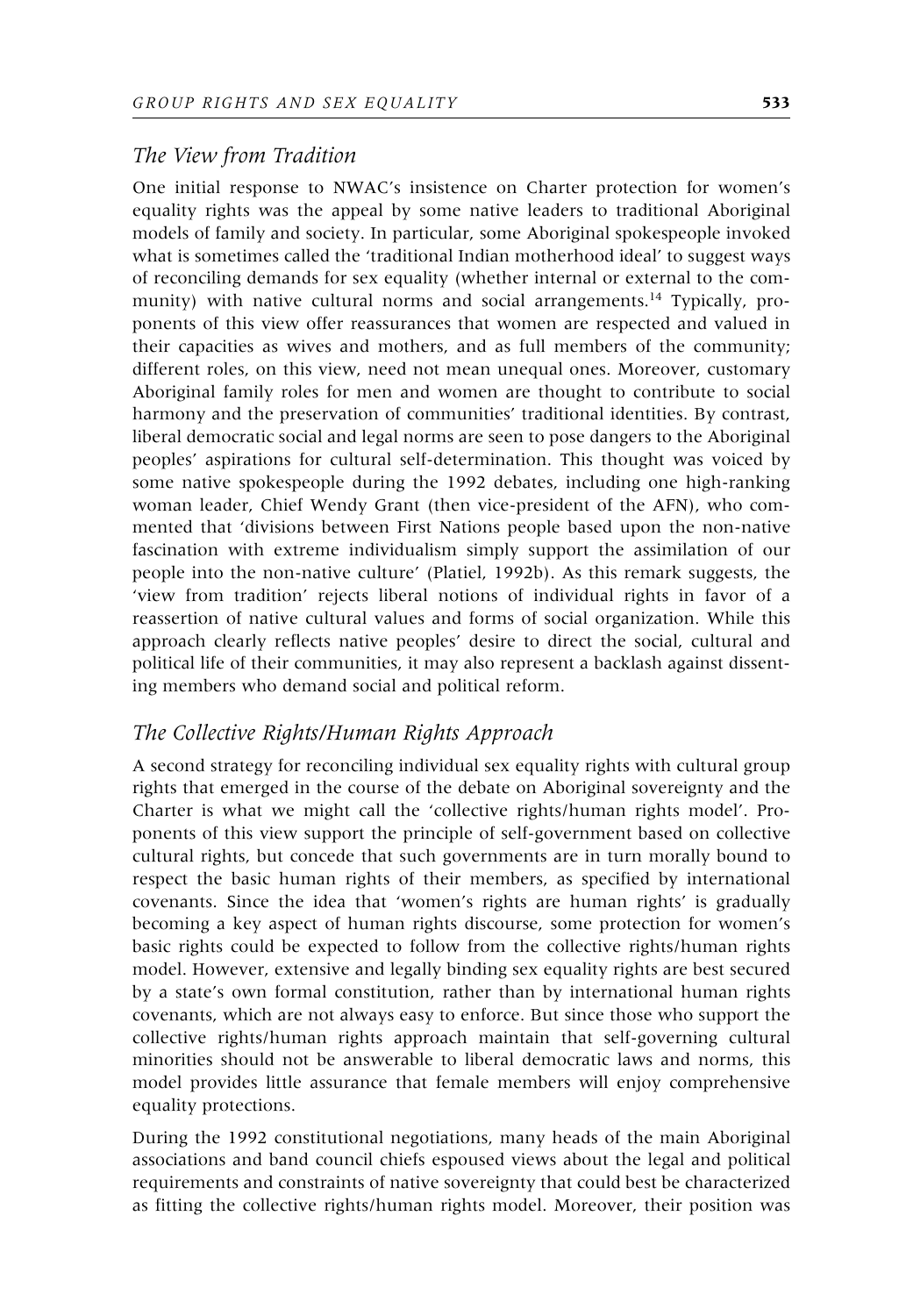later adopted by Canada's Royal Commission on Aboriginal Peoples, whose final report contains perhaps the best articulation of this perspective; the commissioners endorse an approach which

[A]ccepts that Aboriginal governments are subject to international human rights standards in their dealings with people under their jurisdiction. However, it argues that an Aboriginal government cannot be held accountable in Canadian courts for alleged violations of the Canadian Charter of Rights and Freedoms unless the Aboriginal nation in question has previously consented to the application of the Charter in a binding constitutional instrument.15

Although Aboriginal leaders eventually accepted the federal government's compromise solution during the 1992 negotiations – access to the notwithstanding clause of the Charter as part of the native sovereignty package – they would have preferred complete amnesty from Canada's constitution. Native spokespeople however were careful to couch their claims for sovereignty with reassurances that they acknowledged the value of individual human rights protections.16

## *The Equality View*

A third approach to the dilemma of reconciling sex equality rights with collective, cultural rights is encapsulated by the stance taken by many native women during from the sidelines of the constitutional negotiations, and advanced with considerable force by NWAC. This view endorses the goal of self-determination for native peoples but emphasizes the importance of sexual equality protections and other individual rights provisions. Some versions of this perspective regard women's equality rights and cultural self-determination as equal in importance. In the Canadian case, native women activists emphatically rejected suggestions that women should even temporarily set aside their equality concerns for the purpose of forming a united front for native sovereignty. Yet nor do advocates of the 'equality view' accept traditionalists' claim that individual rights and collective rights are incompatible, though they acknowledge numerous tensions between them. Fears that the application of the Charter to Aboriginal governments would merely prolong the colonial relationship between native peoples and the rest of Canada and obstruct traditional native forms of self-governance may well have been justified; however, native spokeswomen and NWAC leaders argued that these were risks that native peoples should be willing to take in order to secure the protection of the rights of all of their members, women included.

Of the different approaches to reconciling sex equality rights and calls for collective, cultural rights discussed here, only the final of these takes sexual justice claims seriously enough to consider the full range of ramifications for women of proposals for self-government. Moreover, it appears that the third approach alone challenges the assumption (central, I suggest, to struggles for cultural rights and selfdetermination) that legal and political protections should mainly protect cultural groups against the wider liberal society, and indeed protect individuals as members of the collective, but *not* extend that protection to individuals in their status as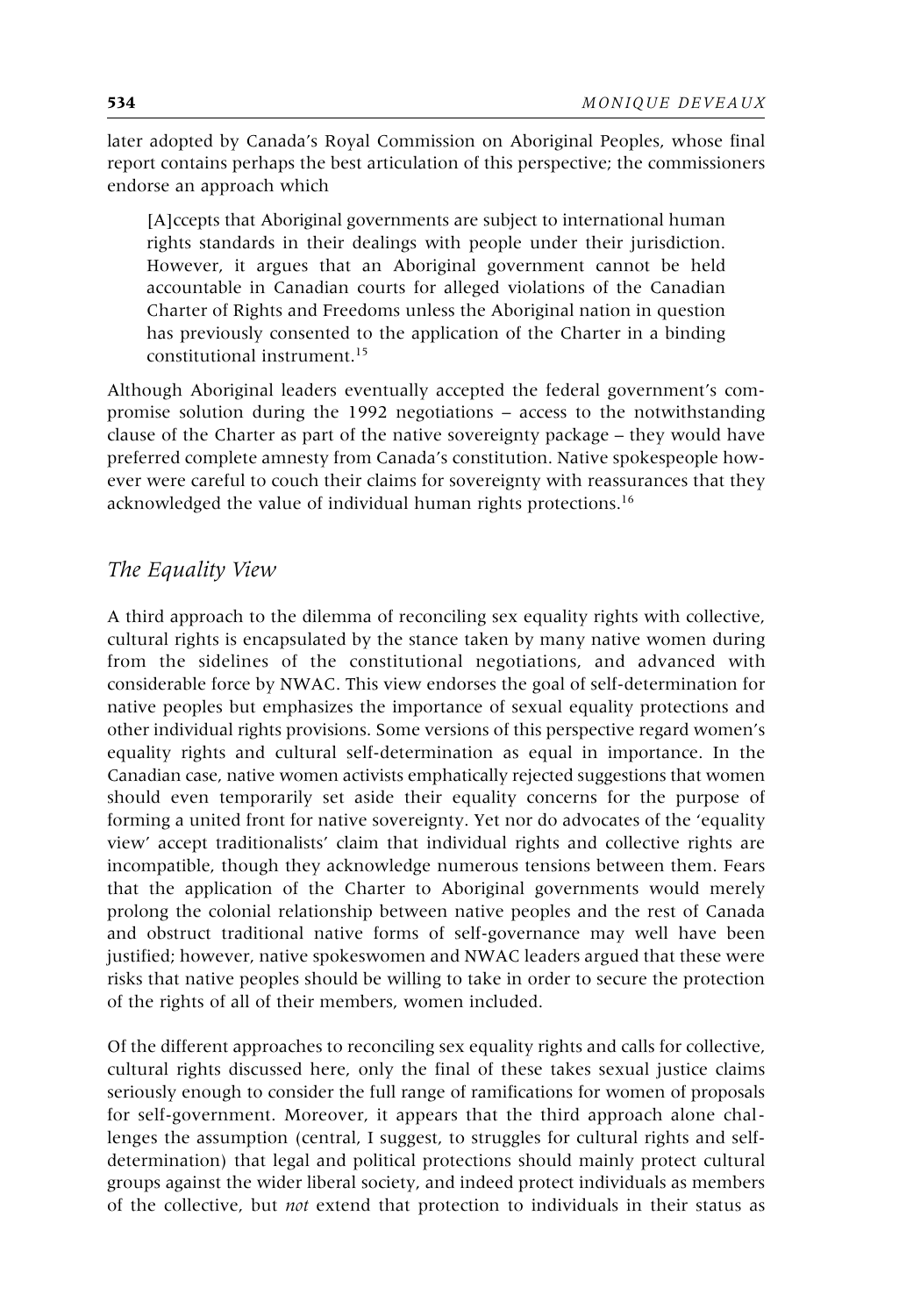private citizens. This may seem a curious point to raise in connection with Canadian Aboriginal peoples, whose extensive social infrastructure of clans, tribes, and nations stresses the importance of family kinship and harmonious social life. However, many native communities today are struggling with the breakdown of social support systems and the erosion of traditional ways of life, identities, and languages. These dramatic changes have resulted in problems of high unemployment, alcoholism, suicide and violence. Just as the Charter did not magically resolve these issues for native communities, it is not yet clear to what extent self-government based on collective rights and traditional native law could reverse these trends, or help to revive more harmonious and equitable social relationships in native communities.

## **Conclusion**

Native women's struggle to maintain Charter protection of their sex equality rights brings into focus a few main reasons why women members of cultural minorities might want to treat proposals for constitutions based exclusively on collective cultural rights with some caution. First, groups that experience systematic forms of social, political and economic subordination within a state system are by no means immune from practicing their own internal forms of discrimination and abuse, as we know all too well. In the absence of enforceable protections for individual rights, a political framework of self-government based on collective rights may make it easier for powerful members to subordinate others within the group. In effect, such a system could potentially shore up the status quo by failing to identify and safeguard vulnerable persons. In Aboriginal communities torn apart by the loss of traditional social systems and ways of life, it is women who tend to face greater discrimination and powerlessness, and suffer higher rates of poverty, unemployment, and physical and sexual abuse. The diminution of native women's status and power has much to do with the dramatic shift in social roles and forms of political governance precipitated by European conquest and colonization. Patriarchal concepts and institutions introduced by British and French colonial authorities in Canada are widely credited with having compounded native women's loss of traditional status and authority in their communities, especially after the implementation of the Indian Act. However, native women are also quick to point out that men in their own communities have made little attempt to prevent the erosion of women's customary power base – their role in political life, for example – and that these same men are now reluctant to relinquish control of Aboriginal political bodies or even to share their power with women.

In the case of First Nations women seeking to overturn the provision in the Indian Act responsible for the discriminatory dual system of determining Indian status that had disenfranchised so many of them and their children (Métis and Inuit communities were not affected), many came to suspect that their biggest obstacle was the opposition of band councils and the heads of Aboriginal associations – *not* the federal government. While some native leaders conceded the unfairness of the Indian Act provision, they did not want to see it settled by means of a judicial decision. Resisting the imposition of Bill C-31, band councils and native organizations urged that any changes should be the result of political negotiation, and accompanied by guarantees from federal and provincial governments for increased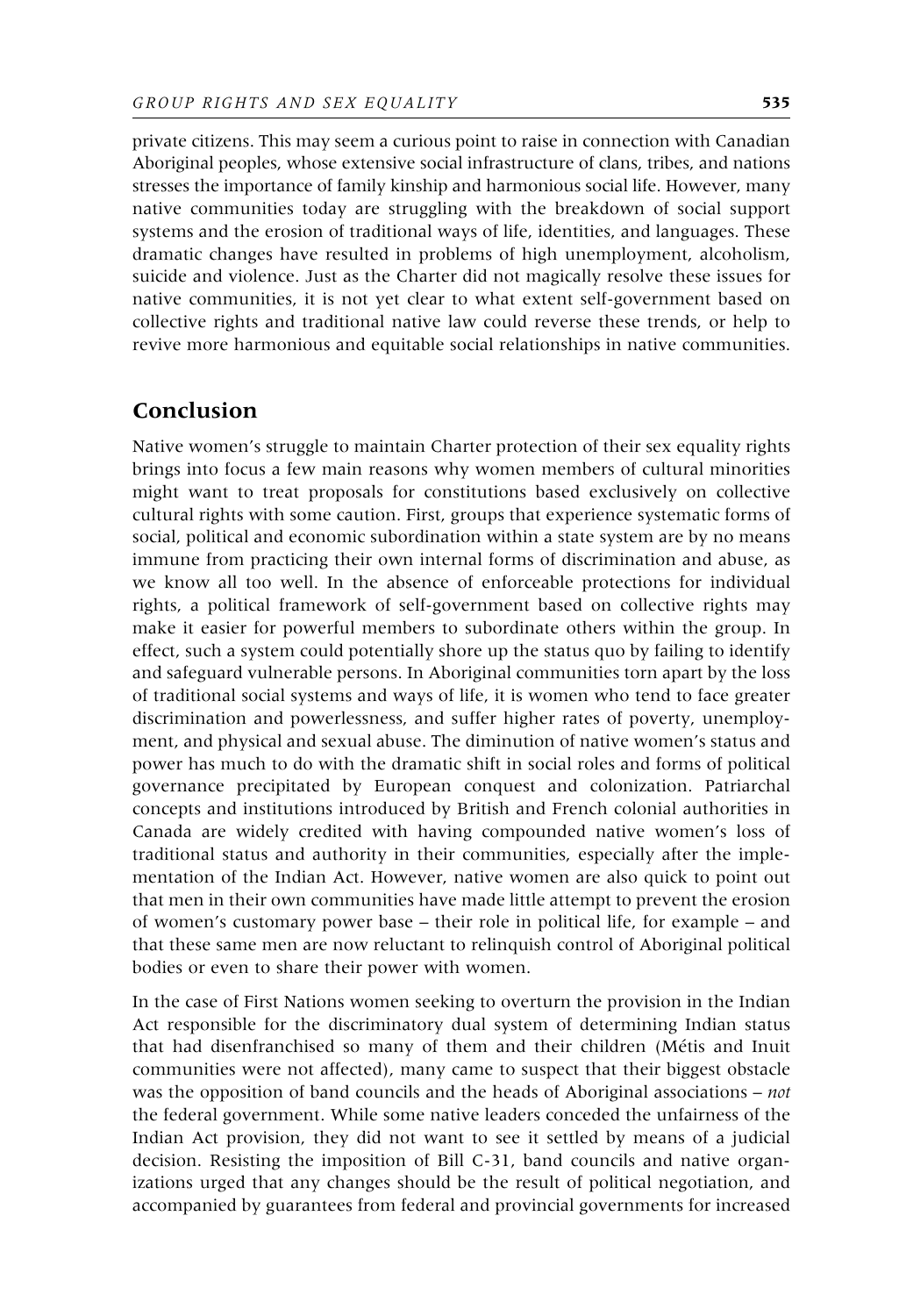financial assistance and land, in part to accommodate large numbers of reinstated members. It was no secret that council chiefs feared sharing economic resources and the loss of their power to determine band membership more than they feared women's complaints of discrimination and second-class citizenship.

A second compelling reason why women of some national minorities have reason to be wary of constitutions based exclusively or primarily on collective rights is that such rights tend to collapse the distinction between individual and collective life in ways that are potentially disadvantageous to women. The operative assumption in much rhetoric for political self-determination is that what is good for the collective is also good for individual members. In some cultures, there are good reasons to think that this is often the case: Aboriginal communities in Canada, for instance, are often close-knit, and place great emphasis on the interconnectedness of family, generations, clans, and 'nations', and the importance of social harmony and 'healing'. Integral to traditional native conceptions of community is the idea that family and clan members have different, but equally important, roles. Historically, women in Canadian Aboriginal societies have held roles primarily as mothers, care-givers, educators, and transmitters of culture; crucially, their needs and interests are not viewed as separate or indeed separable from those of her family and clan. But while arrangements based on extensive integration of individual and social interests may work well in communities with vigorous systems of social support and solidarity, the erosion of such traditional structures in recent years has introduced a host of social problems. All too frequently, traditional roles and relationships that once helped to secure esteem and social power for native women have become sources of disadvantage and powerlessness for them.

If collective, cultural rights pose such formidable risks and obstacles to women's equality, should proponents of more equitable relations between the sexes seek to oppose them? Despite the cautions issued by my analysis of Canadian Aboriginal women's dilemma, I suggest that cultural self-determination and sexual equality rights are not incompatible. One way to help ensure that they are compatible in *practice* is to require national cultural minorities who seek forms of community autonomy and self-rule to include formal respect for the individual rights of their members as part of negotiated constitutional settlements. It may also be possible to combine protections for individual rights (including sex equality rights) with collective self-determination in a more synthetic way, by incorporating liberal and culturally specific legal traditions in developing alternative legal paradigms. Recent efforts by Aboriginal scholars to forge a vision which accommodates individual and collective rights by emphasizing the idea of multi-tiered 'responsibilities to kin, clan, and nation' as well as the importance of individual uniqueness are suggestive in this regard.17 Of specific interest here are native women's recent attempts to develop a vision of a more integrated relationship between collective rights and individual rights by grounding such an ideal in a reconceived conception of justice. The idea of re-thinking the non-native 'received' understanding of justice so as to make it correspond more directly to the realities of Aboriginal communities – their forms of social and political organization and their spiritual traditions – is an important part of this task. Justice is understood by many native people as a colonial, European idea; this is underscored by the absence in many First Nations languages of a precise word for justice. As one Aboriginal scholar notes, traditional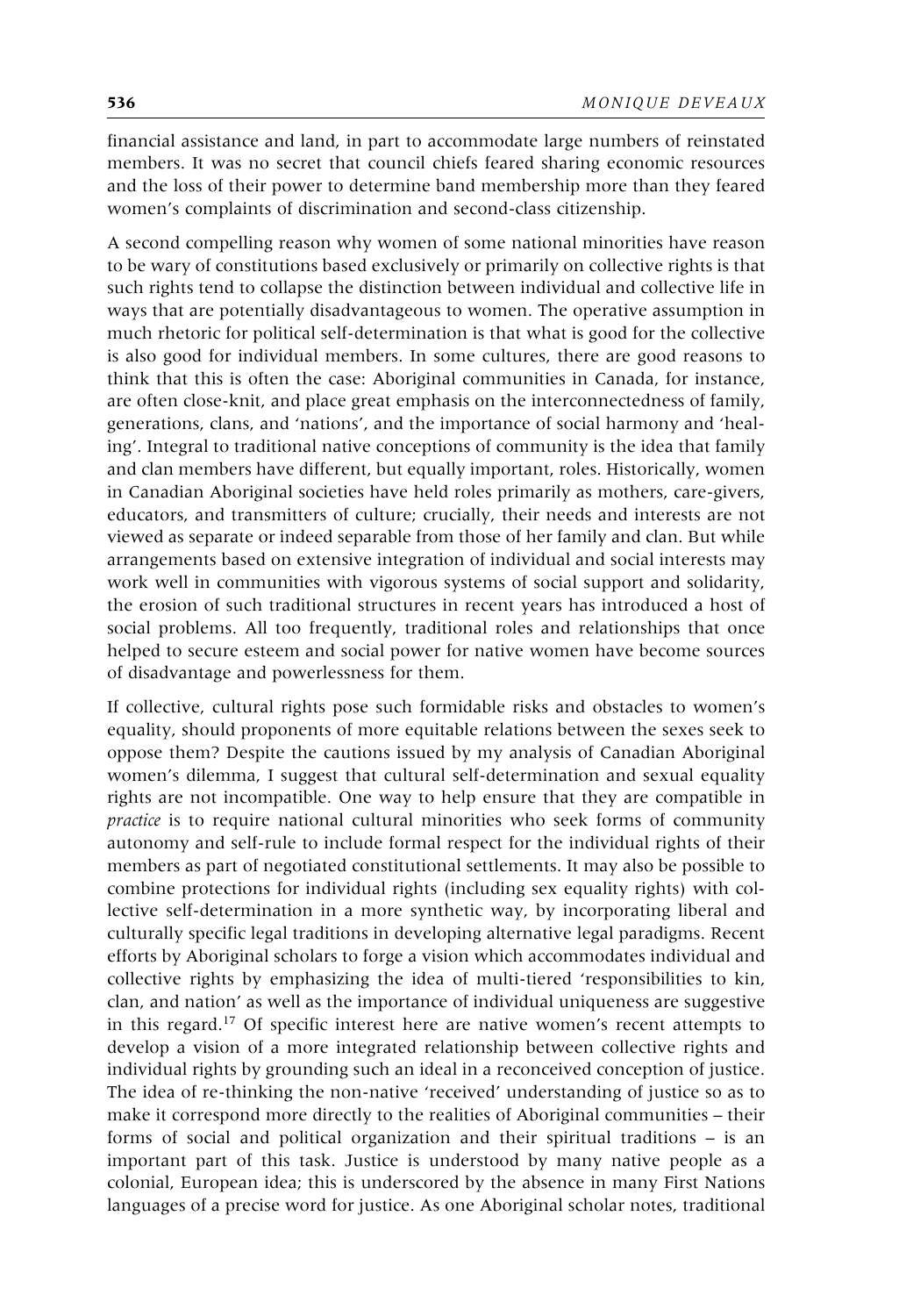beliefs and elders' accounts of appropriate community practices suggest that *harmony*, not formal justice, may be the most important ideal in native society.<sup>18</sup>

Despite the potential that exists for retrieving egalitarian models of social and political relationships within Aboriginal culture, grounded in a (newly articulated) native conception of justice, many native women remain keen to preserve formal constitutional guarantees for their individual rights. Scarcely five years after the defeat of the Charlottetown Accord, the final Report of Canada's Royal Commission on Aboriginal Peoples was published, and to the satisfaction of many Aboriginal women scholars and activists the report contains definitive language urging the formal protection of native women's equality rights. While not legally binding, the document will serve as a roadmap for future negotiations on native sovereignty questions; as such, it makes it less likely that sex equality issues could simply be dropped from subsequent political talks on self-government, or indeed from Aboriginal government constitutions. The inclusion of specific language protecting native women's equality rights in the commissioners' report must be seen as at least in part a consequence of native women's highly publicized struggle for guarantees for their sex equality rights in the early 1990s. However, while the report reiterates the federal government's position that the Charter should continue to apply to native peoples, it confirms the view that future Aboriginal governments should have access to the controversial notwithstanding clause of the Charter. But in a partial concession to native women's groups, the commissioners emphasized that in no case should native communities use this discretionary power to suspend women's rights:

In our view, the Canadian Charter of Rights and Freedoms applies to Aboriginal governments and regulates relations with individuals within their jurisdiction. However, under section 25, the charter must be interpreted flexibly to account for the distinctive philosophies, traditions and cultural practices of Aboriginal peoples. Moreover, under section 33, Aboriginal nations can pass notwithstanding clauses for a period. At the same time, sections 28 and 35 (4) of the *Constitution Act*, 1982, ensure that Aboriginal women and men are in all cases guaranteed equal access to the inherent rights of self-government and are entitled to equal treatment by their governments.19

Native women's challenge to Aboriginal leaders on sex equality issues serves as a dramatic illustration of the ways in which the political priorities and strategies of women's equality advocates may differ from those of proponents of collective, cultural rights. The Canadian example is of special interest because it reveals the difficult decisions and trade-offs which those who advocate *both* equality rights and collective rights must make, and the far-reaching political effects of their choices. The defeat of the Charlottetown Accord in October 1992 in referenda in Québec and the rest of Canada was by all accounts a steep price to pay to protest the deferral of political and legal guarantees for native women's equality rights. Yet the support these women garnered from other citizens and advocacy groups suggests that many Canadians, women in particular, were concerned about the possible implications of collective rights for gender equality. As such, this case serves as a poignant reminder that less powerful members of national minority groups –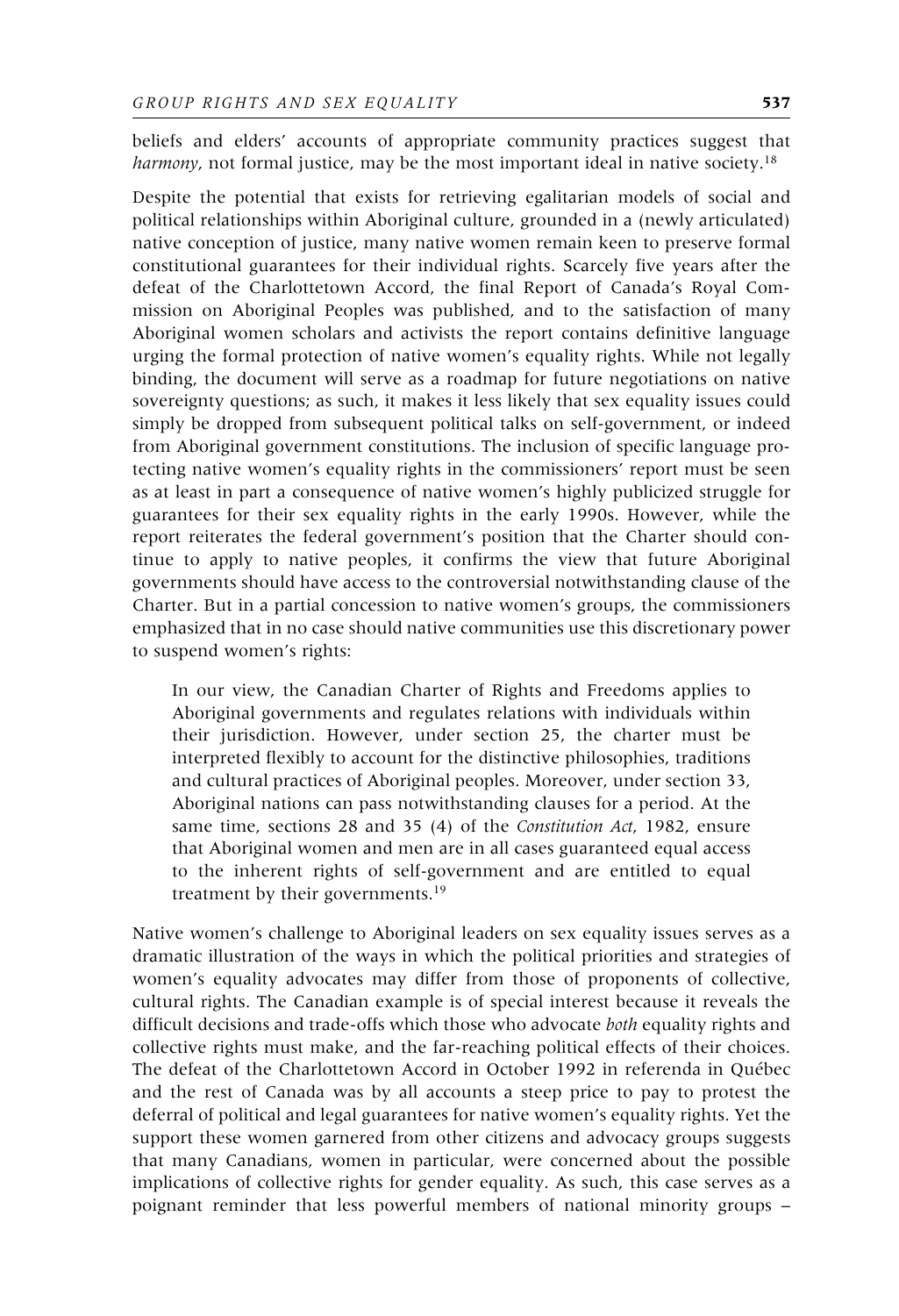especially women – have good reason to press for explicit recognition of their equality rights amidst the struggle for collective cultural rights and self-government.

(*Accepted*: 27 July 1998)

#### **About the author**

**Monique Deveaux,** Department of Political Science, Williams College, Williamstown, MA 02167, USA; email: *monique.deveaux@williams.edu*

#### **Notes**

I would like to thank Tamara Metz, James Tully, Will Kymlicka and anonymous reviewers for *Political Studies* for comments on an earlier version of this article. I am also grateful to current and emeritus members of the Department of Political Science at Williams College, who offered valuable suggestions for revision at a faculty research symposium in May 1999.

- 1 As one Aboriginal scholar notes (Beaty Chiste, 1994, pp. 38–9), '[A] return to traditional domestic and community relations may depend on a return to traditional economic practices – if not in the material sense, at least in the distributional sense … [A]boriginal women traditionally received the most respect and autonomy in societies that were roughly egalitarian in nature. However, evidence suggests that 'rough egalitarianism' is not common in contemporary aboriginal communities, and the material basis that underlay formerly egalitarian structures is missing'.
- 2 Ovide Mercredi, former leader of the Assembly of First Nations, made the following clarification during hearing conducted under the auspices of the *Royal Commission on Aboriginal Peoples* (Government of Canada, 1992, p. 631): 'The official position of the organization I represent is that whatever governments we establish have to respect individual rights, but in a manner that does not destroy the collective identity, the collective mind of the people themselves. And the resistance we have to the Charter of Rights and Freedoms had nothing to do with women's rights. It has to do with the concern that we have about the Charter imposing a political structure on our people that our people may not want'.
- 3 *Overview of the First Round. Royal Commission on Aboriginal Peoples Public Hearings*, 1992, p. 41.
- 4 Part IV (First Peoples), section 43, of the *Consensus Report on the Constitution (Charlottetown Accord)*, August 28, 1992, states: 'The Canadian Charter of Rights and Freedoms should apply immediately to governments of Aboriginal peoples… The legislative bodies of Aboriginal peoples should have access to Section 33 of the Constitution Act, 1982 (the notwithstanding clause) under conditions that are similar to those applying to Parliament and the provincial legislatures but which are appropriate to the circumstances of Aboriginal peoples and their legislative bodies'.
- 5 Métis, Inuit, and northern Aboriginal women were less concerned with Charter protection, as they had not faced the discrimination that Indian women had experienced at the hands of band councils leaders (Beaty Chiste, 1994, p. 21).
- 6 A study by the Institute for Public Policy in Montréal suggests that as many as 80 percent of Aboriginal women in Québec report being the victims of domestic violence (Government of Canada, 1993, *Overview of the Third Round: Exploring the Options, Royal Commission on Aboriginal Peoples – Public Hearings*, p. 10). The Canadian Panel on Violence Against Women later confirmed these rates of violence against native women (Green, 1993, p. 112).
- 7 Government of Canada, 1993, *Overview of the Third Round: Exploring the Options, Royal Commission on Aboriginal Peoples – Public Hearings*, pp. 9–10.
- 8 NWAC received a small annual operating grant from the Assembly of First Nations, but the precariousness and inconsistency of this funding – and the suspicion that it was linked in some years to NWAC's political positions – prompted the group to argue that they needed their own direct government funding.
- 9 'Native women lose bid for spot at talks: Exclusion from constitutional negotiations doesn't violate rights, judge rules', *Globe and Mail*, 1 April 1992.
- 10 Native Women's Association of Canada v. Canada (1992), 4 C.N.L.R. (F.C.A.). The federal government appealed to the Supreme Court of Canada, which overturned the previous decision on October 27, 1994.
- 11 *Consensus Report on the Constitution* (*Charlottetown Accord*), section 52, 'Gender Equality'.
- 12 Quoted in R. Platiel, 1992c.
- 13 See for instance Beaty Chiste, 1994, p. 22.
- 14 See Krosenbrink-Gelissen, 1991, p. 120.